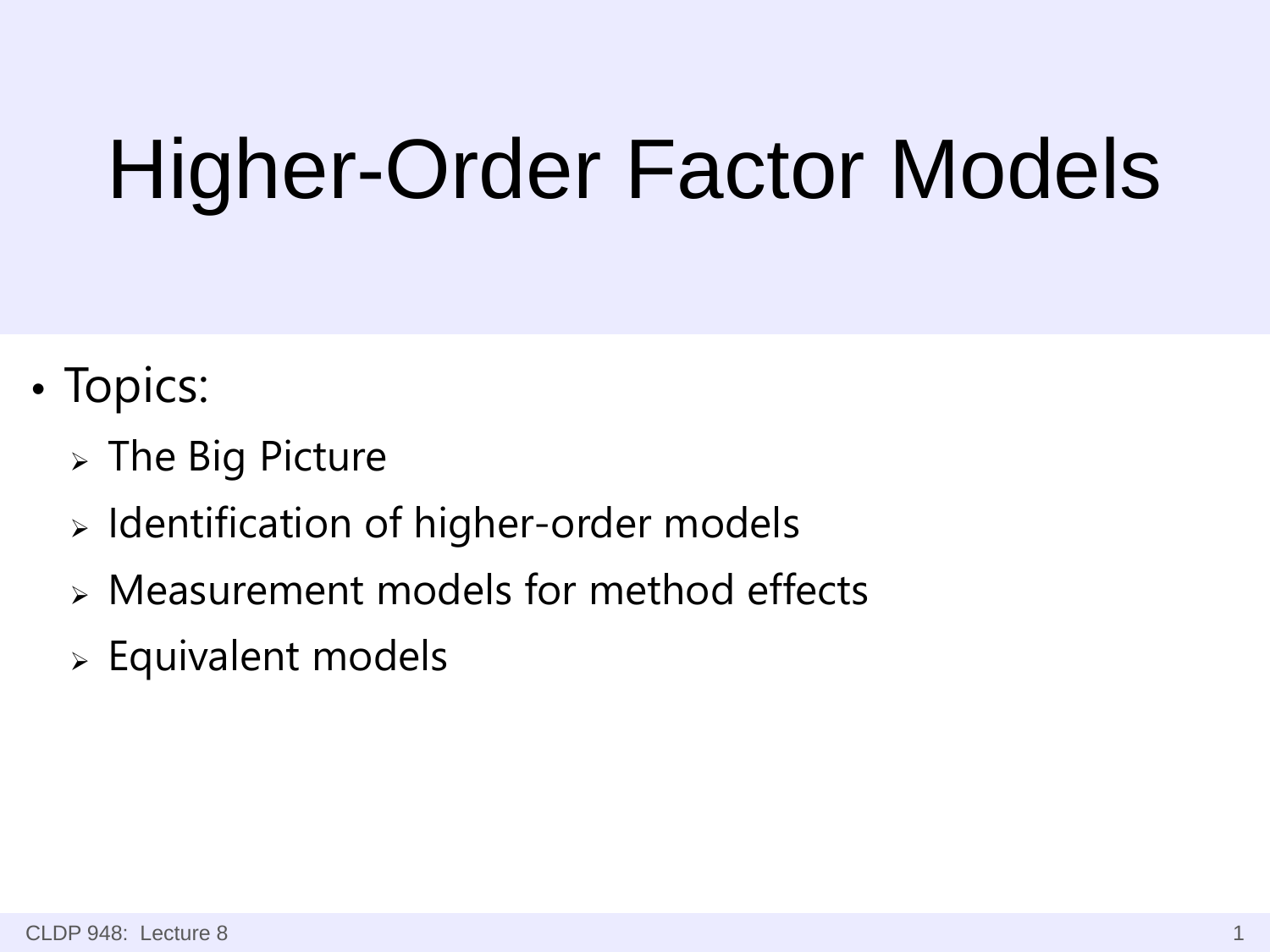# Sequence of Steps in CFA or IFA

#### 1. Specify your **measurement model**(s)

- How many factors/thetas, which items load on which factors, and whether your need any method factors or error covariances
- $\ge$  For models with large numbers of items, you should start by modeling each factor in its own analysis to make sure \*each\* factor fits its items
- 2. Assess model fit, per factor, when possible (if 4+ indicators)
	- **Global model fit**: Does a one-factor model adequately fit each set of indicators thought to measure the same latent construct?
	- **Local model fit**: Are any of the leftover covariances problematic? Any items not loading well (or are too redundant) that you might drop?
	- **Reliability/Info**: Are your standardized loadings practically meaningful?
- 3. Once your single-factor measurement models are good, it's time to consider the (higher-order) structural model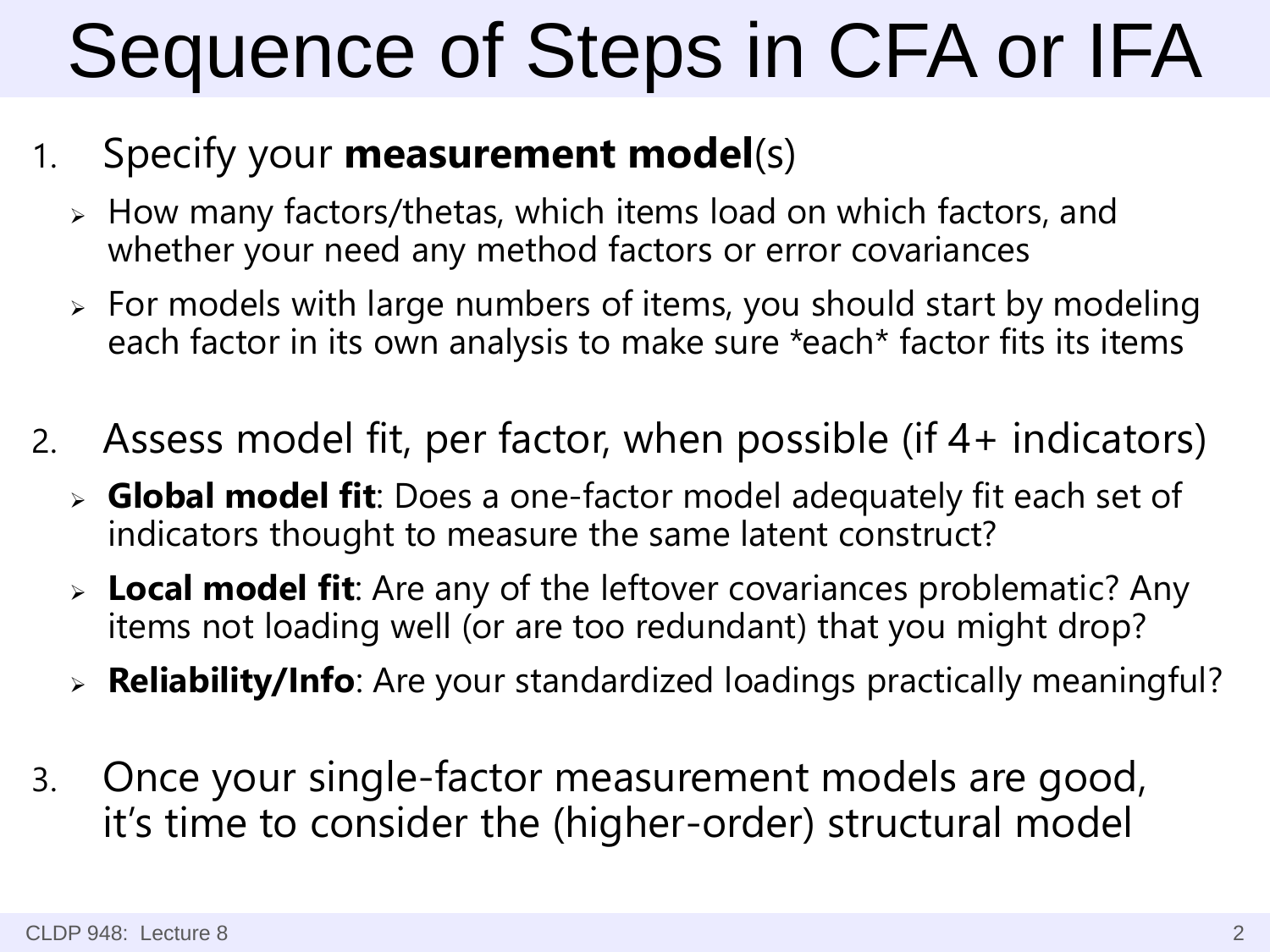# Higher-Order Factor Models

- Purpose: What kind of higher-order factor structure best accounts for the **covariance among the measurement model** *factors* **(not items)**?
	- In other words, what should the **structural model among the factors** look like?
	- Best-fitting baseline for the structural model has all possible covariances among the lower-order measurement model factors  $\rightarrow$  **saturated structural model**
	- Just as the purpose of the measurement model factors is to predict covariance among the items, the **purpose of the higher-order factors is to predict covariance among the measurement model factors themselves**
	- **A single higher-order factor** would be suggested by similar magnitude of correlations across the measurement model factors
- Note that distinctions between CFA, IFA, and other measurement models for different item types are no longer relevant at this point
	- Factors and thetas are all **multivariate normal latent variables**, so a higherorder model is like a CFA regardless of the measurement model for the items
	- Latent variables don't have means apart from their items, so those are irrelevant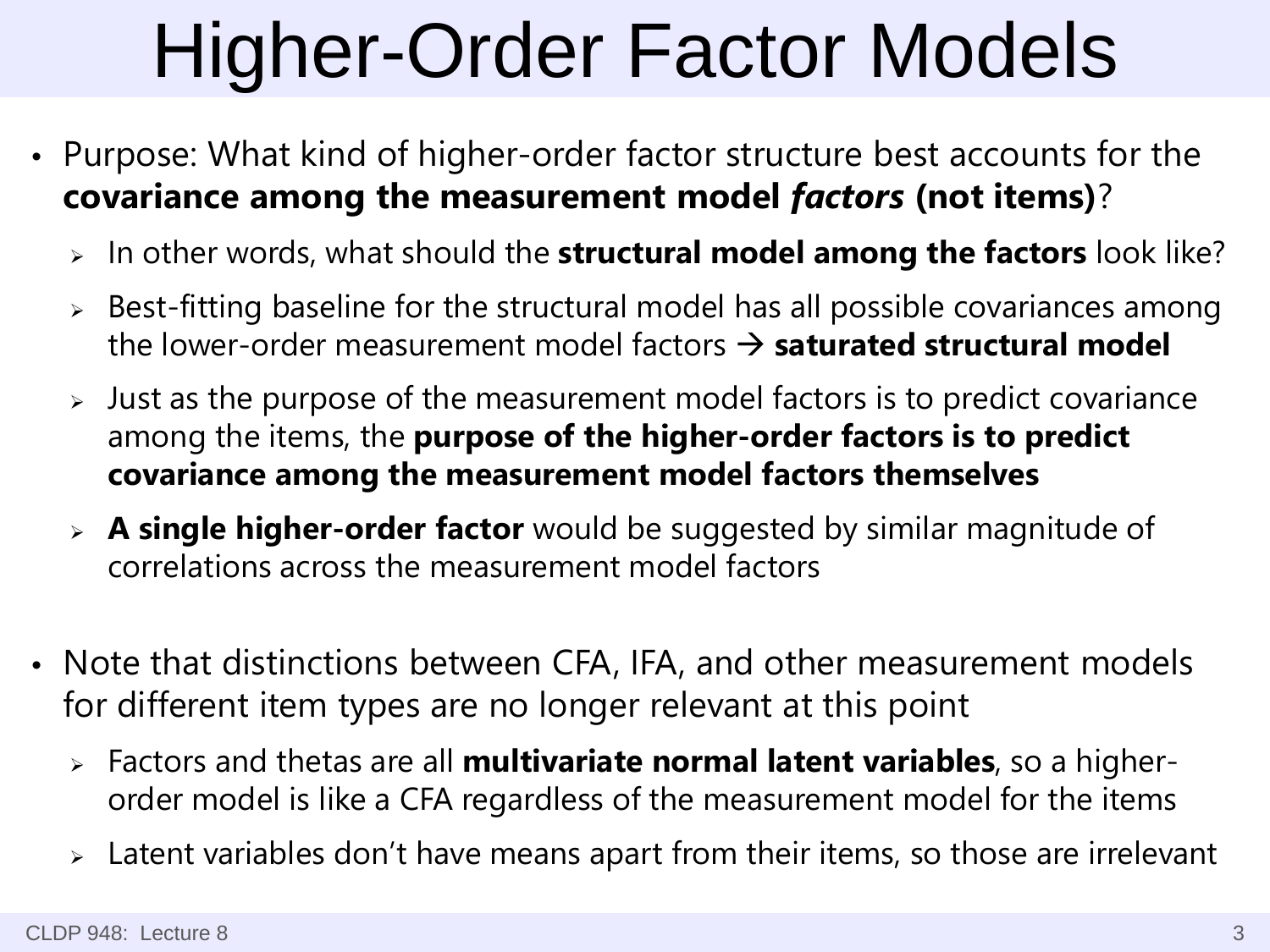### Necessary Measurement Model Scaling to fit Higher-Order Factors



#### **"Marker Item" for factor loadings**

- $\rightarrow$  Fix 1 item loading to 1
- **Estimate** factor variance

Because it will become "factor variance leftover" = "disturbance", factor variance **can't be fixed** (it must be estimated)

#### **"Z-Score" for item intercepts or thresholds**

- $\rightarrow$  Fix factor mean to 0
- $\rightarrow$  Estimate all intercepts/thresholds

All the factor means will be 0 and you generally won't need to deal with them in the structural model anyway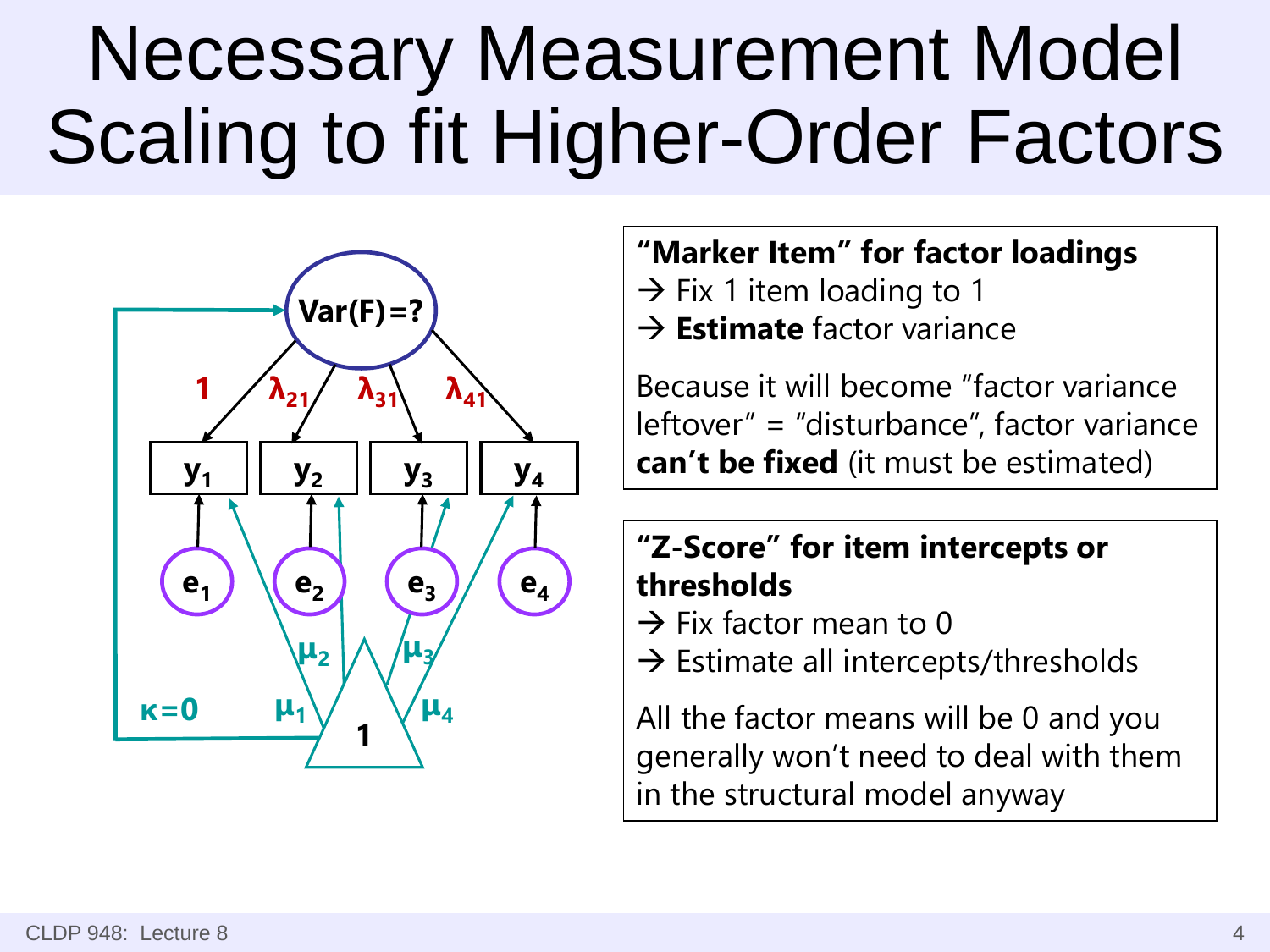#### Identifying a 3-Factor Structural Model **Option 1**: 3 Correlated Factors

**Measurement Model for Items:** *item variances, covariances, and means*

**Possible df = (12\*13) / 2 + 12 = 90 Estimated df =**  $9\lambda + 12\mu + 12\sigma_e^2 = 33$ **df = 90 – 33 = 57 over-identified**

**Structural Model for Factors:** *factor variances and covariances, no means*

**Possible df = (3\*4) / 2 + 0 = 6 Estimated df = 3 variances + 3 covariances**   $df = 6 - 6 = 0 \rightarrow$  just-identified

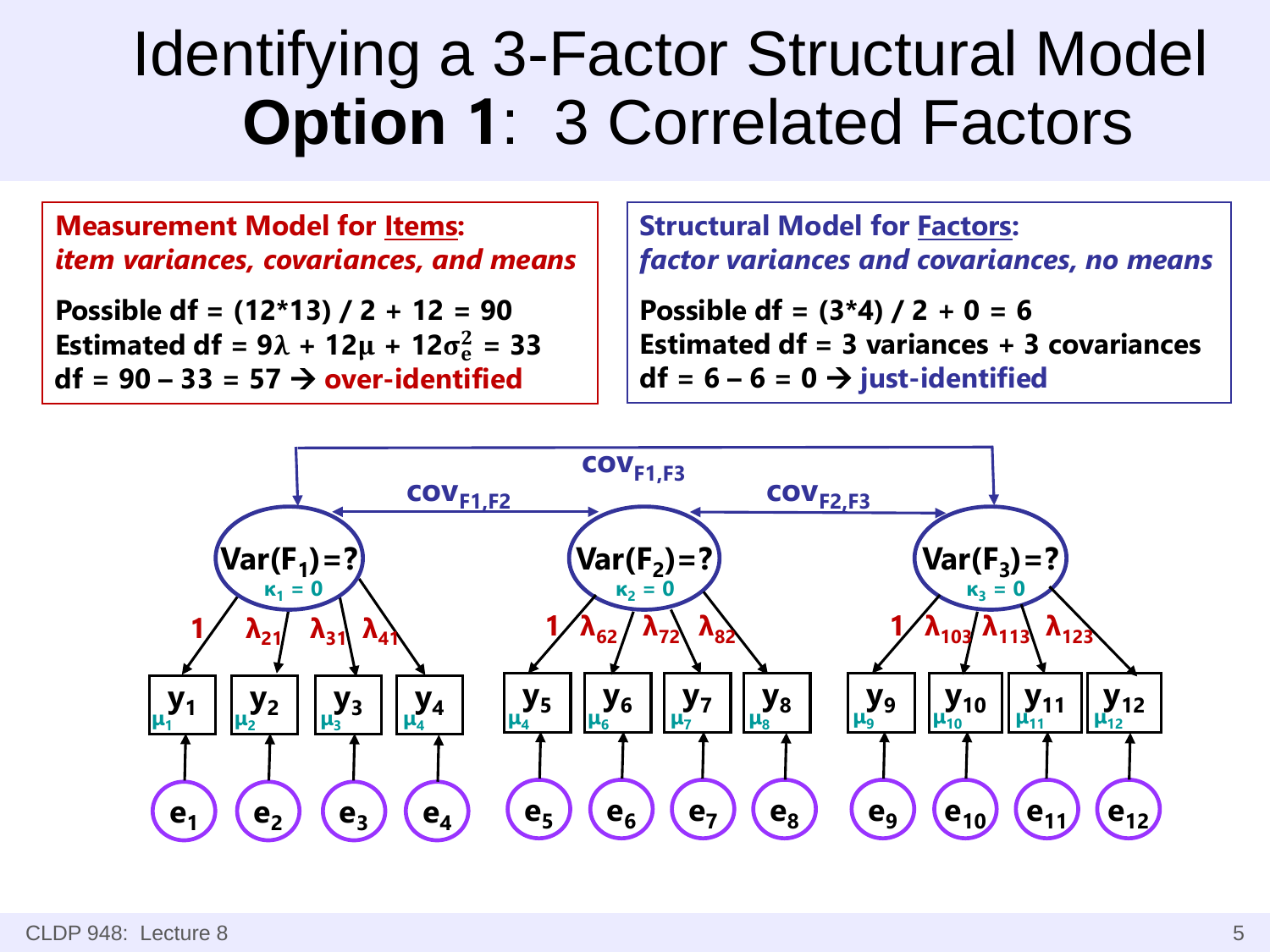#### Option 2a: 3 Factor "Indicators" (Higher-Order Factor Variance = 1)



**If you only have 3 factors, both models will fit the same—the structural model is just-identified, and thus the fit of a higher-order factor CANNOT be tested**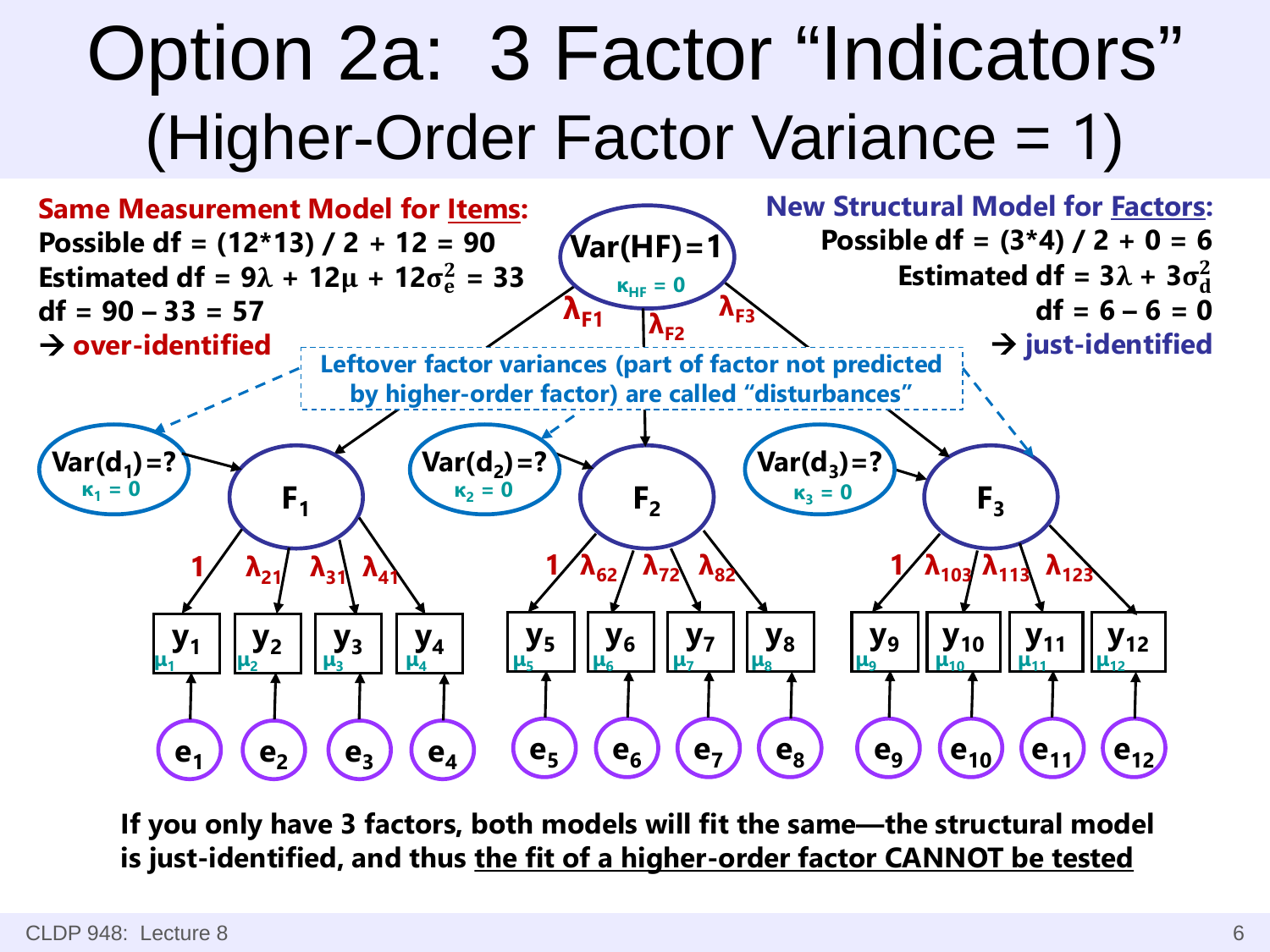#### Option 2b: 3 Factor "Indicators" (using Marker Lower-Order Factor)



**If you only have 3 factors, both models will fit the same—the structural model is just-identified, and thus the fit of a higher-order factor CANNOT be tested**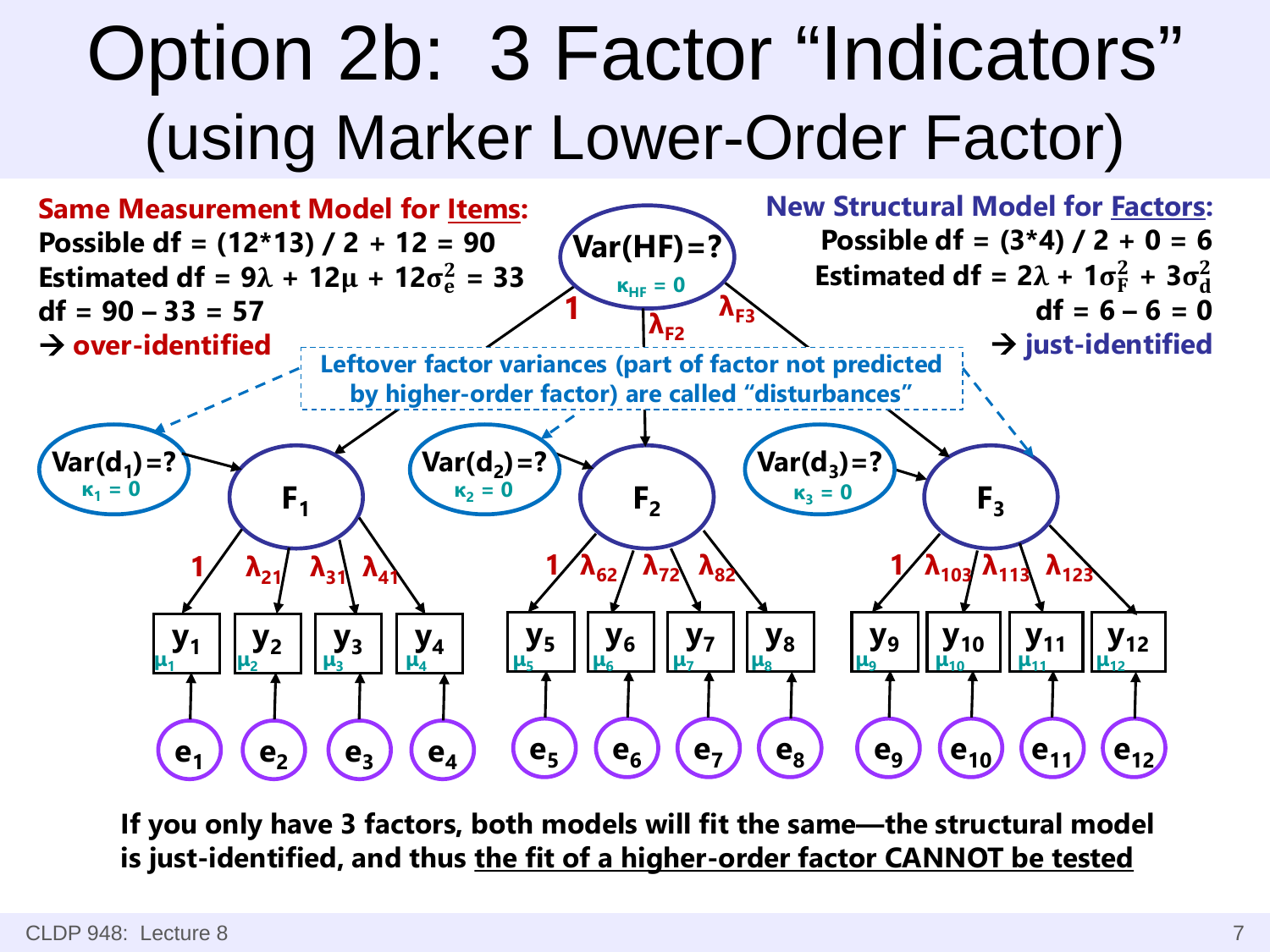### Structural Model Identification: 2 Factor "Indicators"



**Measurement Model for Items: Possible df = (12\*13) / 2 + 12 = 90 Estimated df = 8** $\lambda$  + 12 $\mu$  + 12 $\sigma_e^2$  = 32  $df = 90 - 32 = 58 \rightarrow over-identified$ 

**Structural Model for Factors: Possible df = (4\*5) / 2 + 0 = 10**

**Estimated df = 4** $\lambda$  + 0 $\sigma_F^2$  + 1 $\sigma_{F,F}$  + 4 $\sigma_d^2$ *— OR —* **Estimated df = 2** $\lambda$  + 2 $\sigma_F^2$  + 1 $\sigma_{F,F}$  + 4 $\sigma_d^2$ 

 $df = 10 - 9 = 1 \rightarrow over-identified$ 

**However, this model will not be identified structurally unless there is a non-0 covariance between the higher-order factors**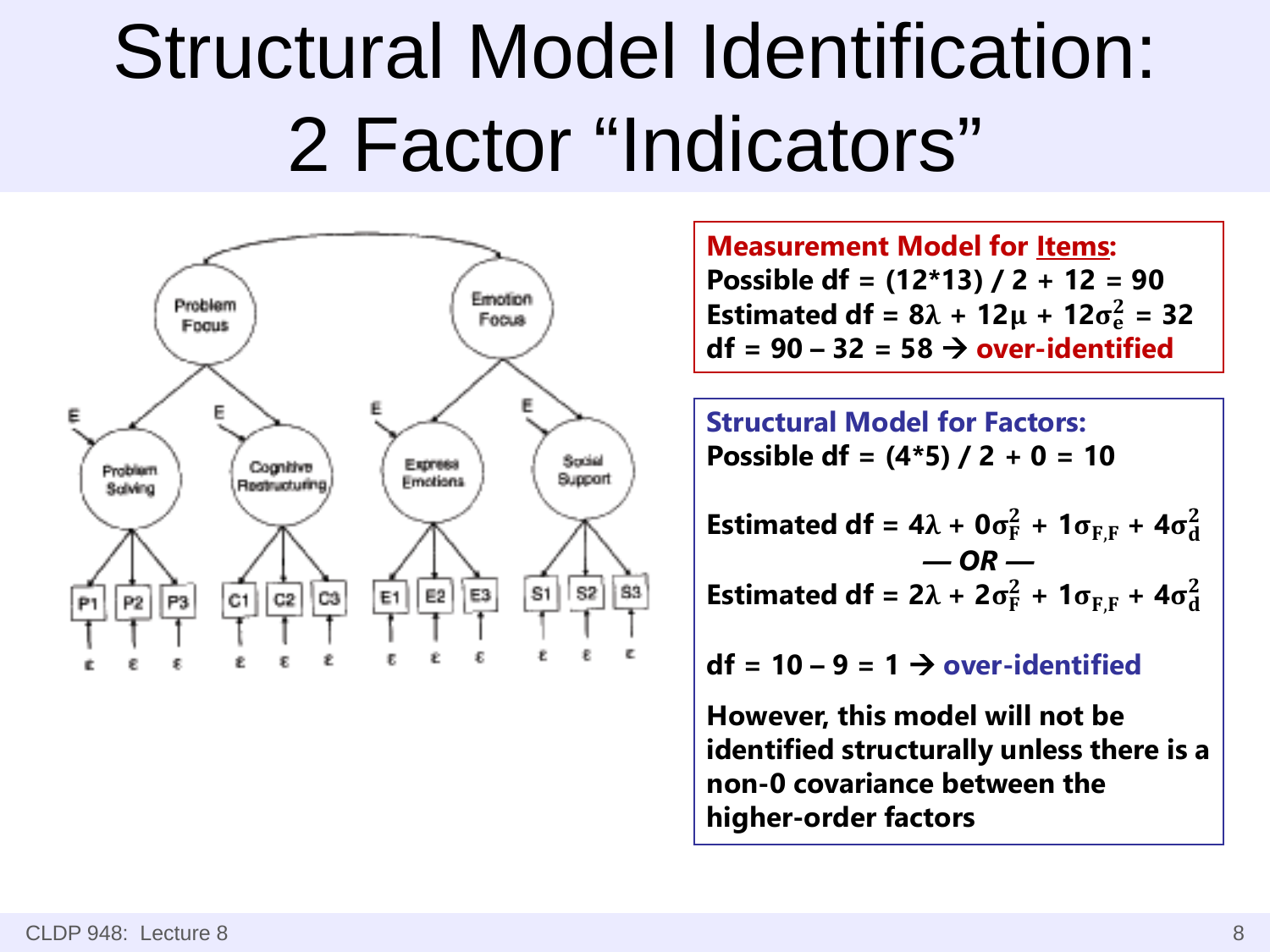# Higher-Order Factor Identification

- Possible structural df depends on # of measurement model **factor variances and covariances** (NOT # items)
	- **2 measurement model factors Under-identified**
		- They can be correlated, which would be just-identified… that's it
	- **3 measurement model factors Just-identified**
		- They can all be correlated OR a single higher-order factor can be fit
		- Some # variance/disturbances per factor (so, 3 total) in either option
		- Factor variances and covariances will be perfectly reproduced
	- $\triangleright$  4 measurement model factors  $\rightarrow$  Can be over-identified
		- They can all be correlated (6 correlations required; just-identified)
		- They can have a higher-order factor (4 loadings; over-identified)
		- **The fit of the higher-order factor can now be tested**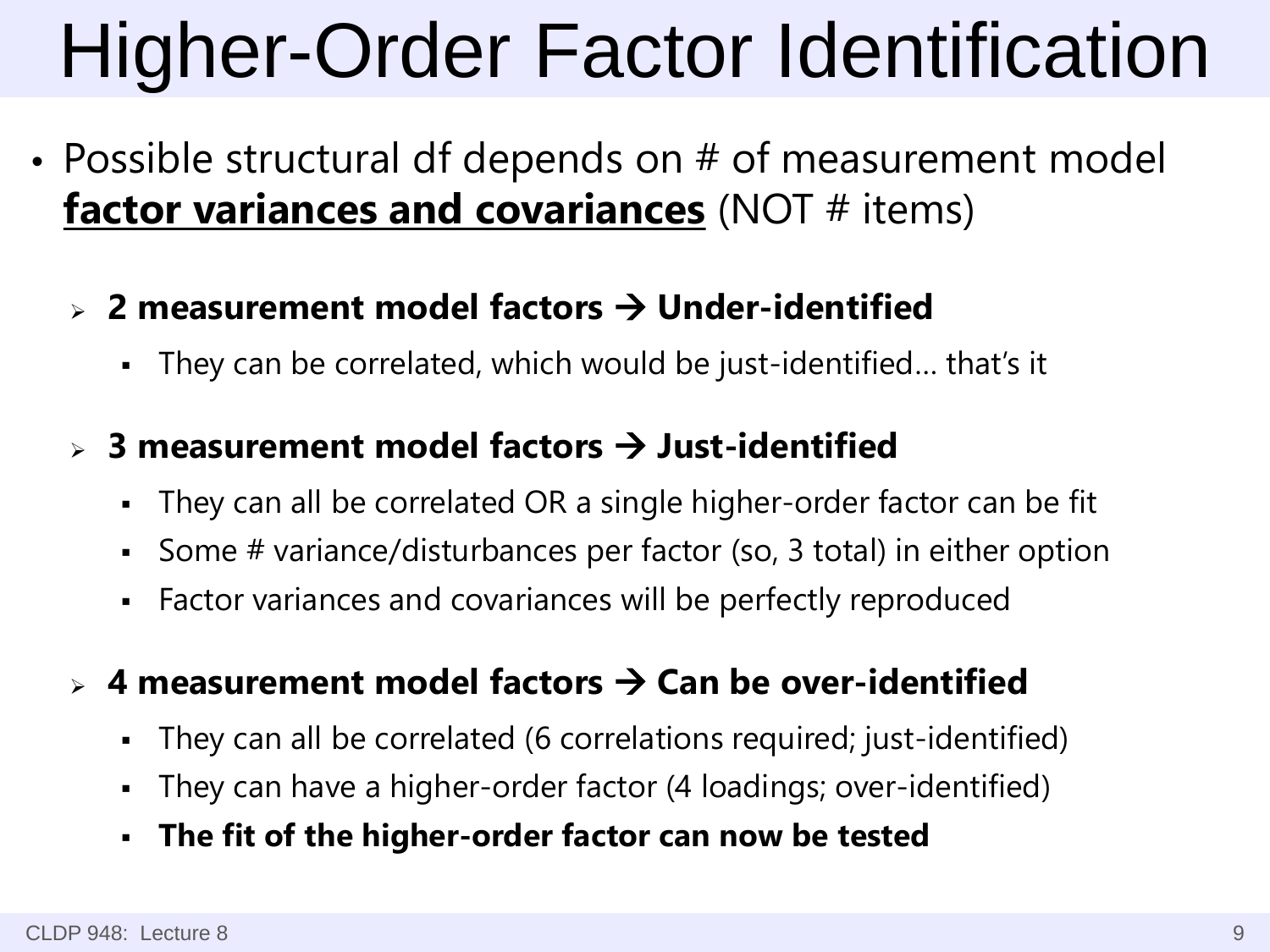# Examples of Structural Model Hypothesis Testing

- Do I have a higher-order factor of my subscale factors?
	- $>$  If 4 or more subscale factors: Compare fit of alternative models
		- Saturated Baseline: All 6 factor covariances estimated freely Alternative: 1 higher-order factor instead (so df=2)—is model fit WORSE?
	- > If 3 (or fewer) subscale factors: CANNOT BE DETERMINED
		- Saturated baseline and alternative models will fit equivalently
- Do I need a residual covariance, but I'm doing IFA in ML?
	- $\triangleright$  Predict those two items with a factor, fix both loadings = 1 if you need a positive covariance or -1/+1 if you need a negative covariance
	- $\geq$  Estimate its factor variance, which then becomes the residual covariance
- Do I have need additional "method factors"?
	- > Some examples...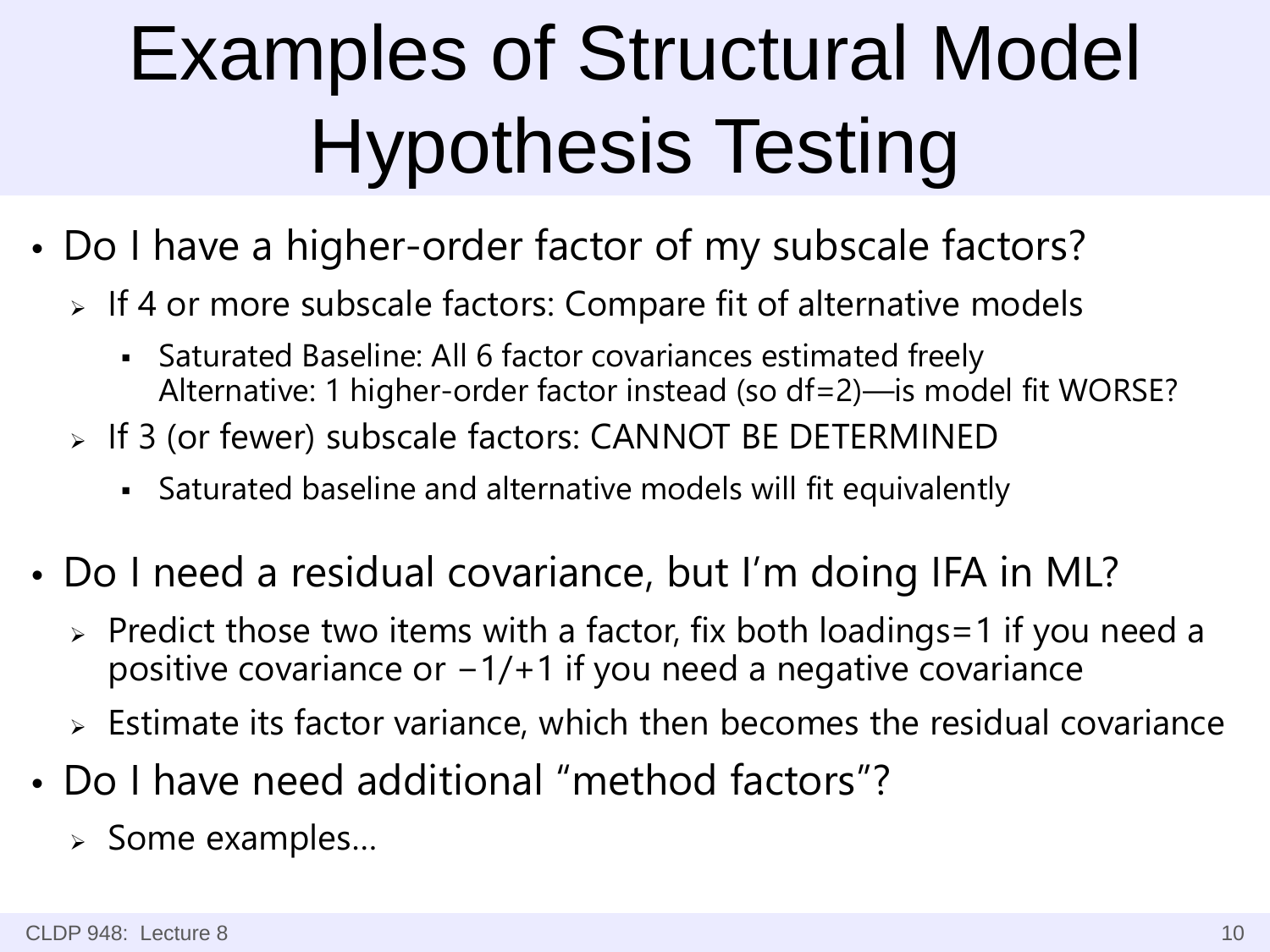### Illustrative Example: "Life Orientation"

Table 2

Means, Standard Deviations, and Correlations for E. C. Chang et al.'s (1994) Life Orientation **Test Data** 

| Item                      | Item 1  | Item 2  | Item 3  | Item 4  | Item 5  | Item 6 | Item 7  |
|---------------------------|---------|---------|---------|---------|---------|--------|---------|
| Item 1                    | 1.00    |         |         |         |         |        |         |
| Item 2                    | .51     | 1.00    |         |         |         |        |         |
| Item 3                    | .44     | .53     | 1.00    |         |         |        |         |
| Item 4                    | $-.16$  | $-.22$  | $-.26$  | 1.00    |         |        |         |
| Item 5                    | $-.28$  | $-.38$  | $-.33$  | .50     | 1.00    |        |         |
| Item 6                    | $-.24$  | $-.29$  | $-.30$  | .51     | .70     | 1.00   |         |
| Item 7                    | $-.22$  | $-.35$  | $-.30$  | .44     | .54     | .52    | 1.00    |
| M                         | 2.24    | 2.40    | 2.56    | 1.85    | 1.39    | 1.32   | 1.40    |
| SD                        | 1.00    | 0.99    | 0.99    | 1.05    | 1.03    | 1.00   | 1.07    |
| <b>Skewness</b>           | $-0.12$ | $-0.35$ | $-0.57$ | 0.25    | 0.63    | 0.68   | 0.71    |
| Kurtosis                  | $-0.65$ | $-0.36$ | $-0.11$ | $-0.72$ | $-0.14$ | 0.01   | $-0.23$ |
| <i>Note</i> . $N = 389$ . |         |         |         |         |         |        |         |

Table 1

Life Orientation Test (LOT) Items (E. C. Chang et al., 1994)

| Item                                                                                                      | Original item number |  |  |  |
|-----------------------------------------------------------------------------------------------------------|----------------------|--|--|--|
| 1. In uncertain times, I usually expect the best. (positive)                                              | Item 1               |  |  |  |
| 2. I always look on the bright side of things. (positive)                                                 | Item 4               |  |  |  |
| 3. I'm always optimistic about my future. (positive)                                                      | Item 5               |  |  |  |
| 4. If something can go wrong for me, it will. (negative)                                                  | Item 3               |  |  |  |
| 5. I hardly ever expect things to go my way. (negative)                                                   | Item 8               |  |  |  |
| 6. Things never work out the way I want them to. (negative)                                               | Item 9               |  |  |  |
| 7. I rarely count on good things happening to me. (negative)                                              | Item 12              |  |  |  |
| The original item number is the order in which the item appears on the actual LOT questionnaire.<br>Note. |                      |  |  |  |

Maydeu-Olivares & Coffman (Psychologicial Methods, 2006) present 4 models by which to measure a latent factor of optimism using the 3 positively and 4 negatively worded items shown below

> A: Single factor  $(df = 14)$

 B: Two wording factors (df  $= 13$ )

 C: Three-factor "Bifactor" model  $(df = 7)$ 

 D: "Random Intercept" 2-factor model  $(df = 13)$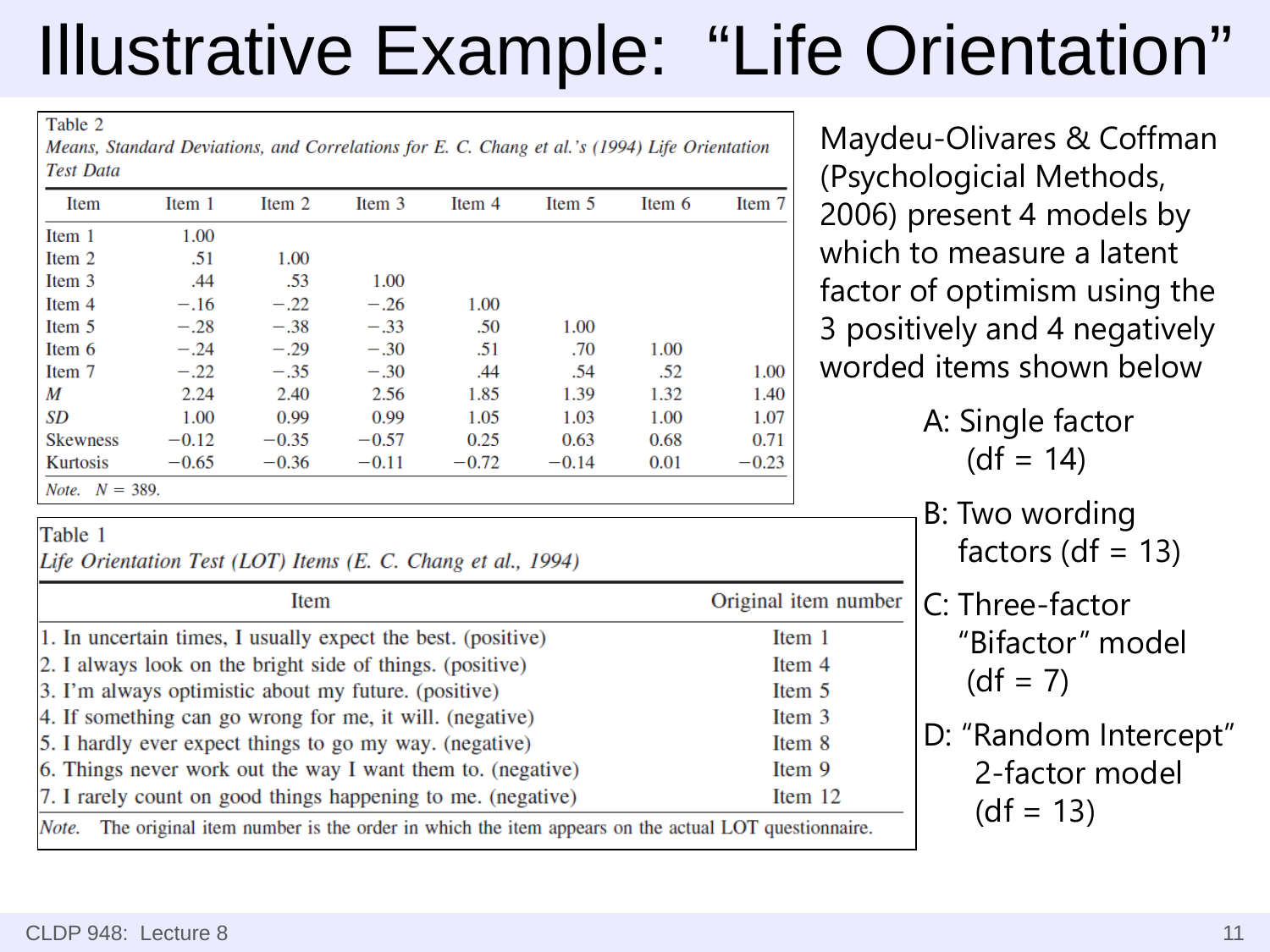### What to do with method effects?





Maydeu-Olivares & Coffman (2006) present 4 ways to measure a latent factor of optimism with 3 positively and 4 negatively worded items

#### **A: Single "optimism" factor (which doesn't fit well)**

 **Opt BY i1\* i4\* i5\* i3\* i8\* i9\* i12\*; Opt@1; [Opt@0];**

#### **B: "Optimism" and "Pessimism" two-factor model (fits better)**

 **Opt BY i1\* i4\* i5\*; Pes BY i3\* i8\* i9\* i12\*; Opt WITH Pes\*; Opt@1; [Opt@0]; Pes@1; [Pes@0];**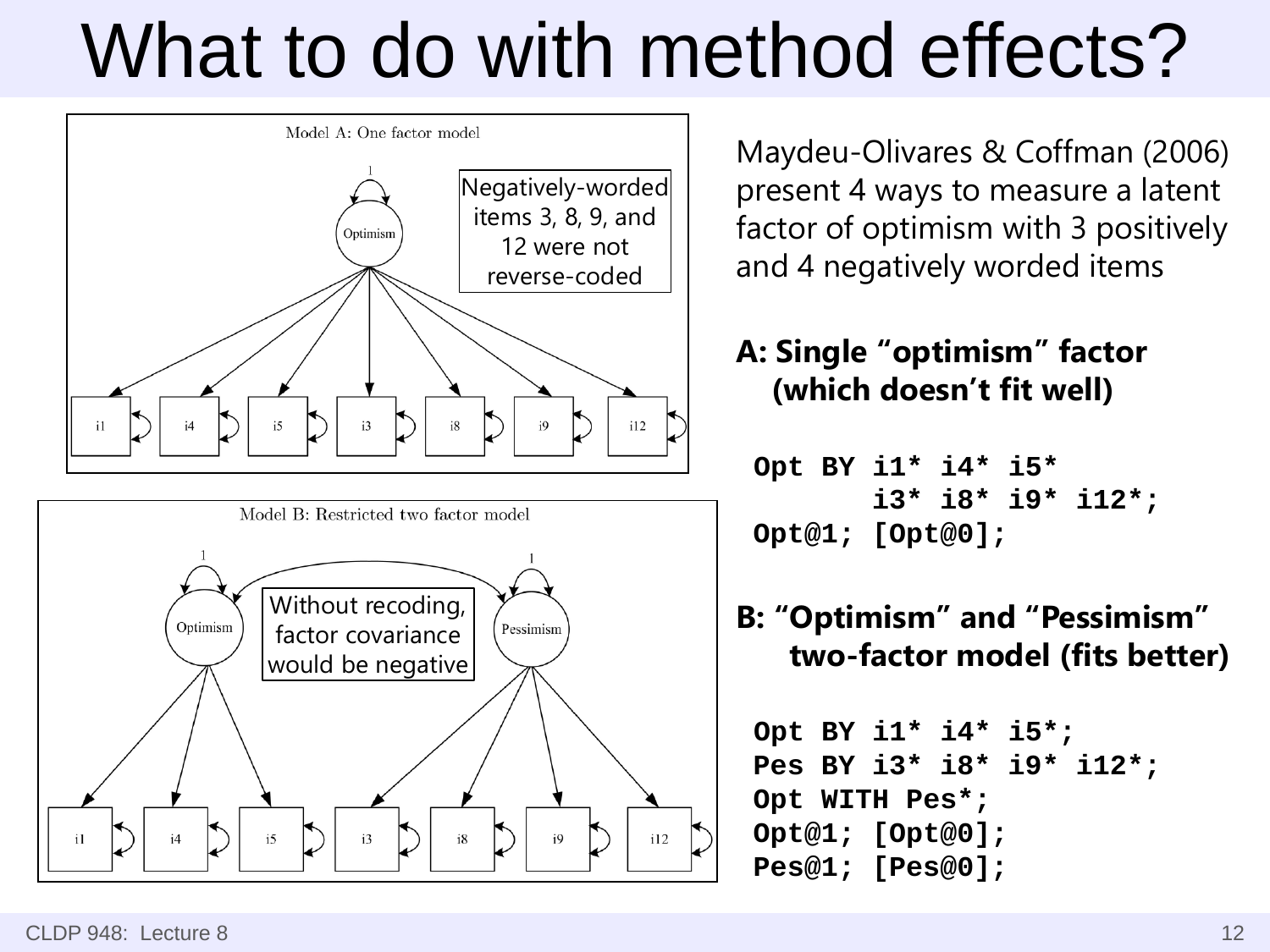### One- vs. Two-Factor Models

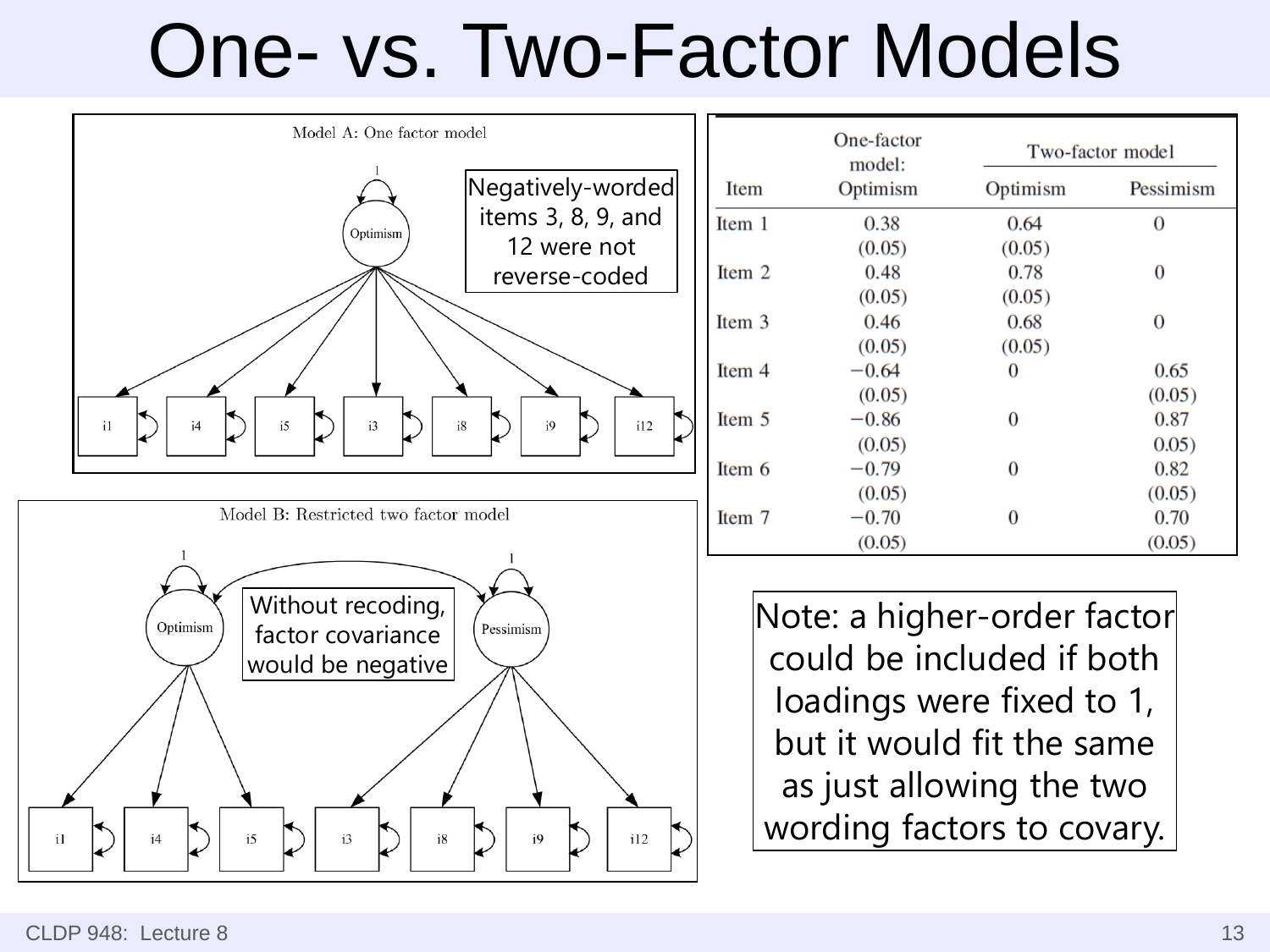### Bifactor Model Fits Well…



#### **2 problems in interpreting these factors as desired:**

1) "Specific" positive loadings > "general" loadings 2) Specific negative loadings are weak or non significant (indicating model is over-parameterized)

 **Gen BY i1\* i4\* i5\* i3\* i8\* i9\* i12\*; Opt BY i1\* i4\* i5\*; Pes BY i3\* i8\* i9\* i12\*; Gen@1; Opt@1; Pes@1; [Gen@0 Opt@0 Pes@0]; Gen WITH Opt@0 Pes@0; Opt WITH Pes@0;** 

|          | <b>Bifactor</b> model |                |
|----------|-----------------------|----------------|
| Overall  | Specific              | Specific       |
| optimism | optimism              | pessimism      |
| 0.35     | 0.56                  | 0              |
| (0.07)   | (0.07)                |                |
| 0.49     | 0.61                  | 0              |
| (0.08)   | (0.07)                |                |
| 0.44     | 0.51                  | 0              |
| (0.07)   | (0.07)                |                |
| $-0.59$  | 0                     | $0.26^{\rm a}$ |
| (0.09)   |                       | (0.18)         |
| $-0.76$  | 0                     | 0.38           |
| (0.10)   |                       | (0.23)         |
| $-0.63$  | 0                     | $0.64^{\rm a}$ |
| (0.11)   |                       | (0.16)         |
| $-0.73$  | 0                     | $0.15^{\rm a}$ |
| (0.08)   |                       | (0.18)         |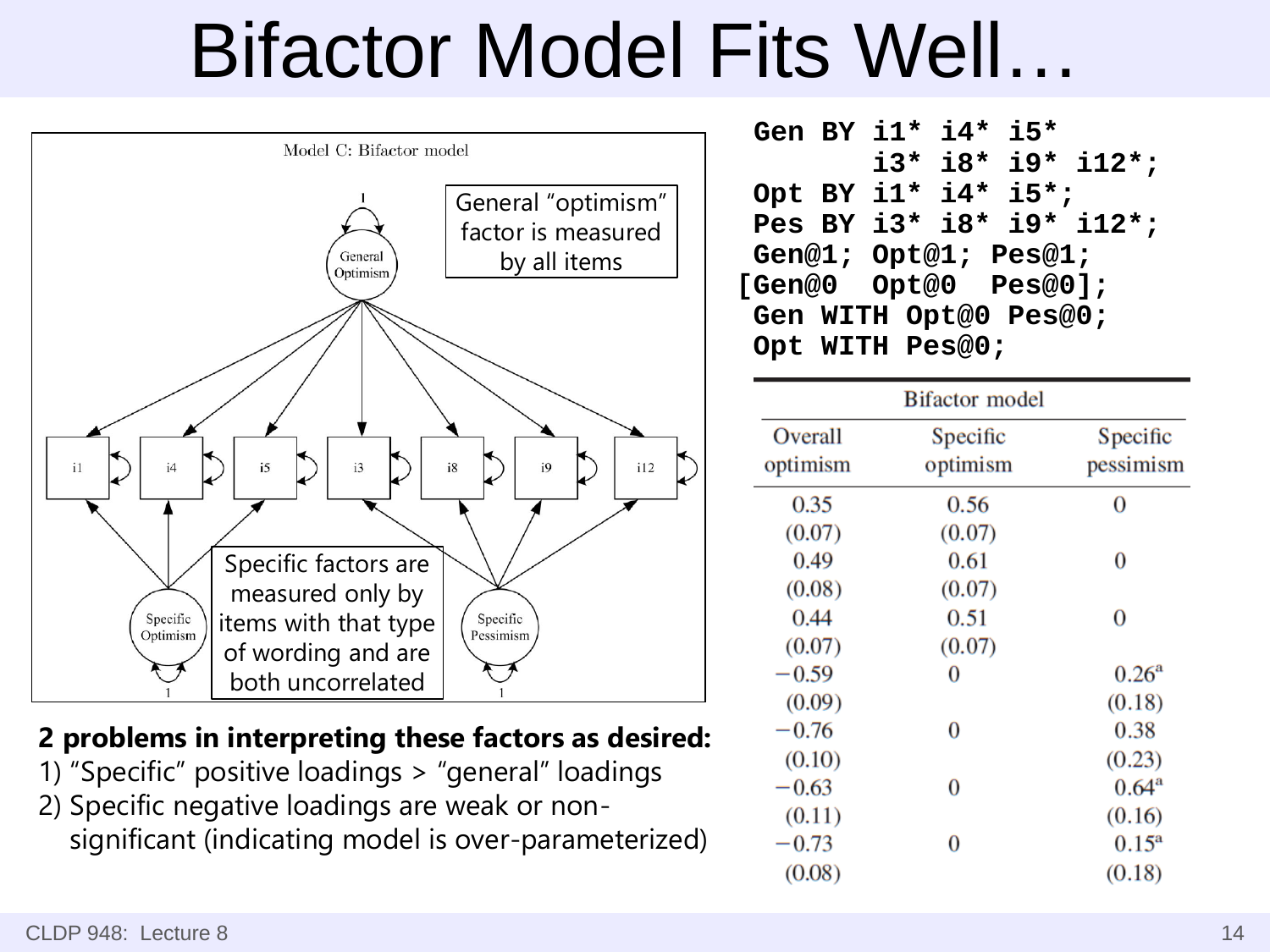### Random Intercept Factor Fits Well…

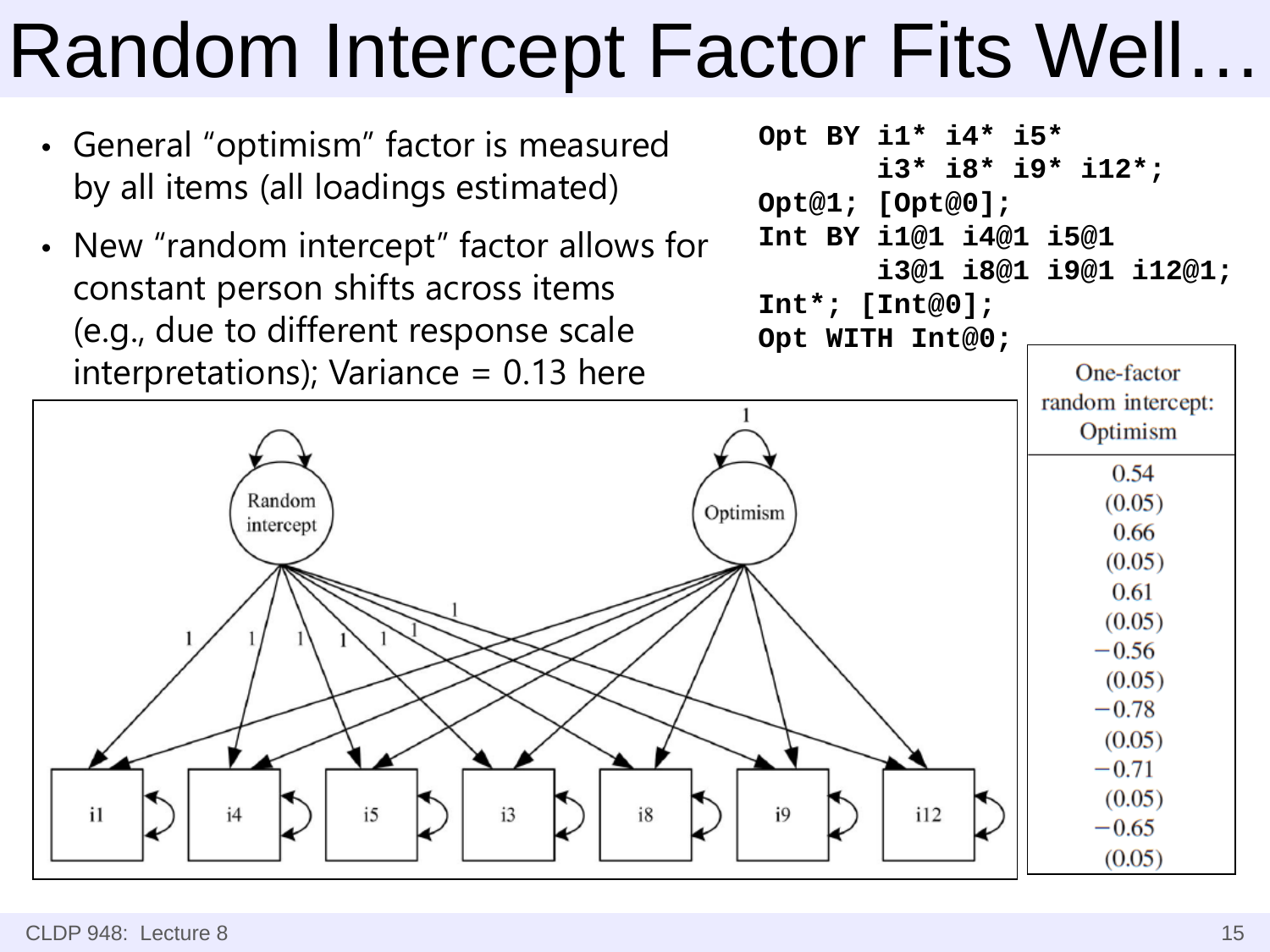# Heartland Forgiveness Scale (HFS)

Yamhure Thompson, L., Snyder, C.R., **Hoffman, L.,** Michael, S.T., Rasmussen, H.N., Billings, L.S., et al. (2005). Dispositional forgiveness of self, others, and situations. *Journal of Personality, 73*(2), 313-360.

Model 4. Six correlated lower-order factors for positive and negative self, other, and situation "forgiveness" and "not unforgiveness" (reverse-coded)

**Total possible df for 18 items = 189**  $\frac{v*(v+1)}{2} + v = \frac{18*19}{2} + 18 = 189$ 

**Measurement Model = 48 parameters** 12λ+ 18μ + 18σ $_e^2$ 

**Structural Model = 21 parameters**  $6\sigma_{\rm F}^2$ , 15 factor covariances (all possible)

**Total model df = 189 – 69 = 120**

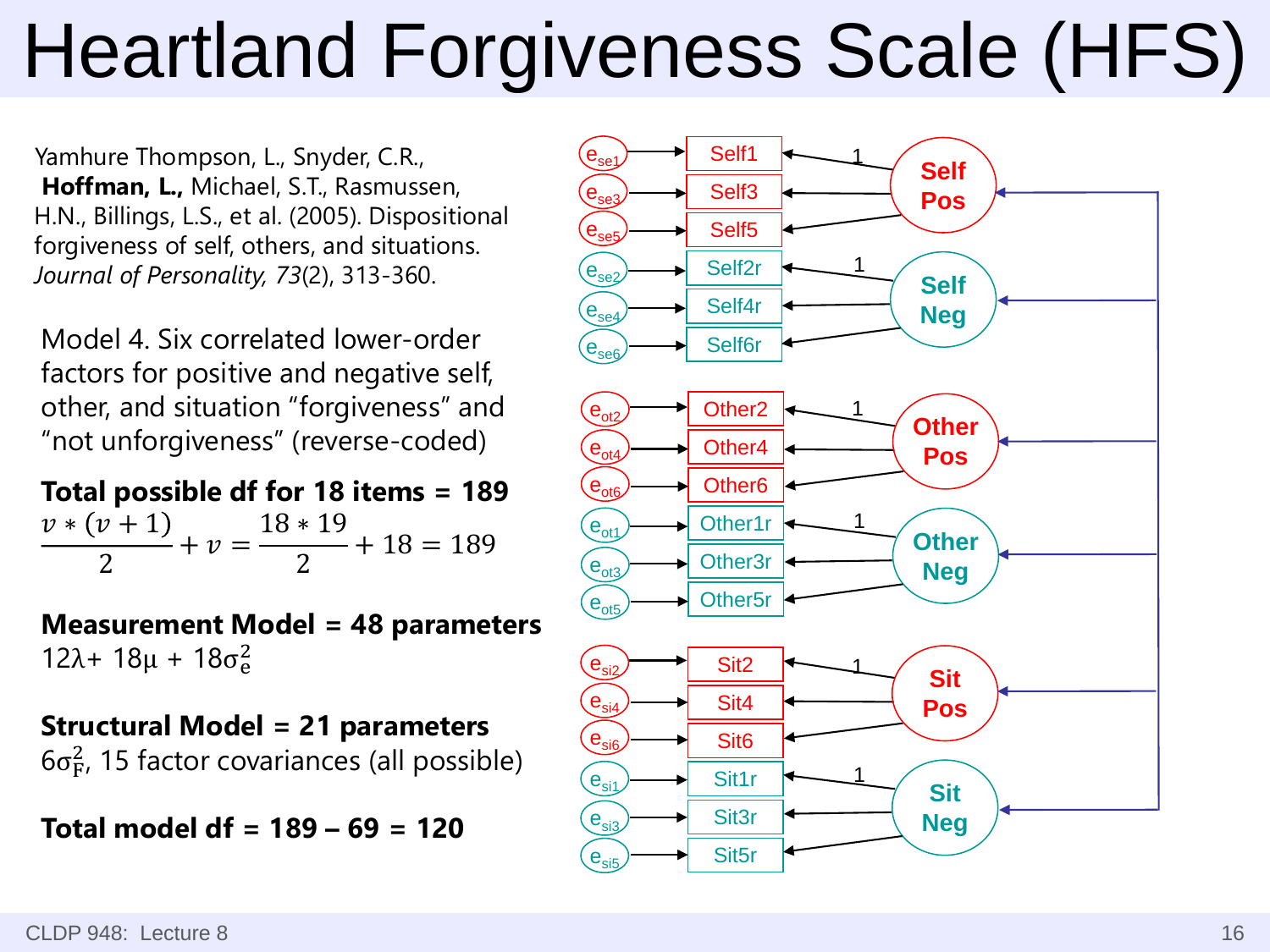### HFS Structural Model

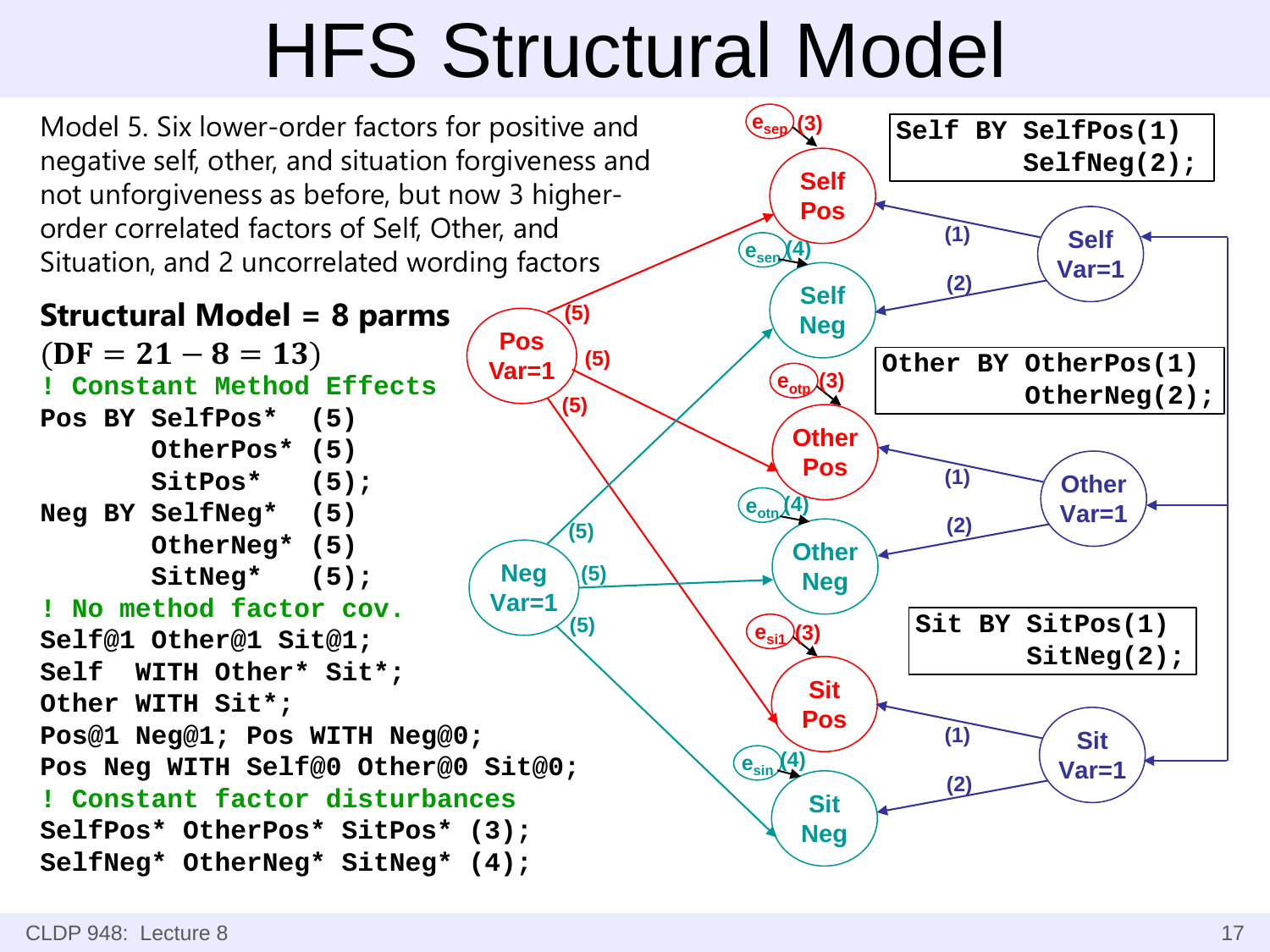## Equivalency across Models

- Remember, the purpose of a measurement model is to reproduce the observed covariance matrix and means of the items
- This means that models that generate the same predicted covariance matrix and means are equivalent models
- This will often not be comforting, but it is the truth…
- Here's an example: These models make very different theoretical statements, but they will nevertheless fit equivalently



• Generally speaking, the fewer df left over (i.e., the more complicated the model), the more equivalent alternative solutions there are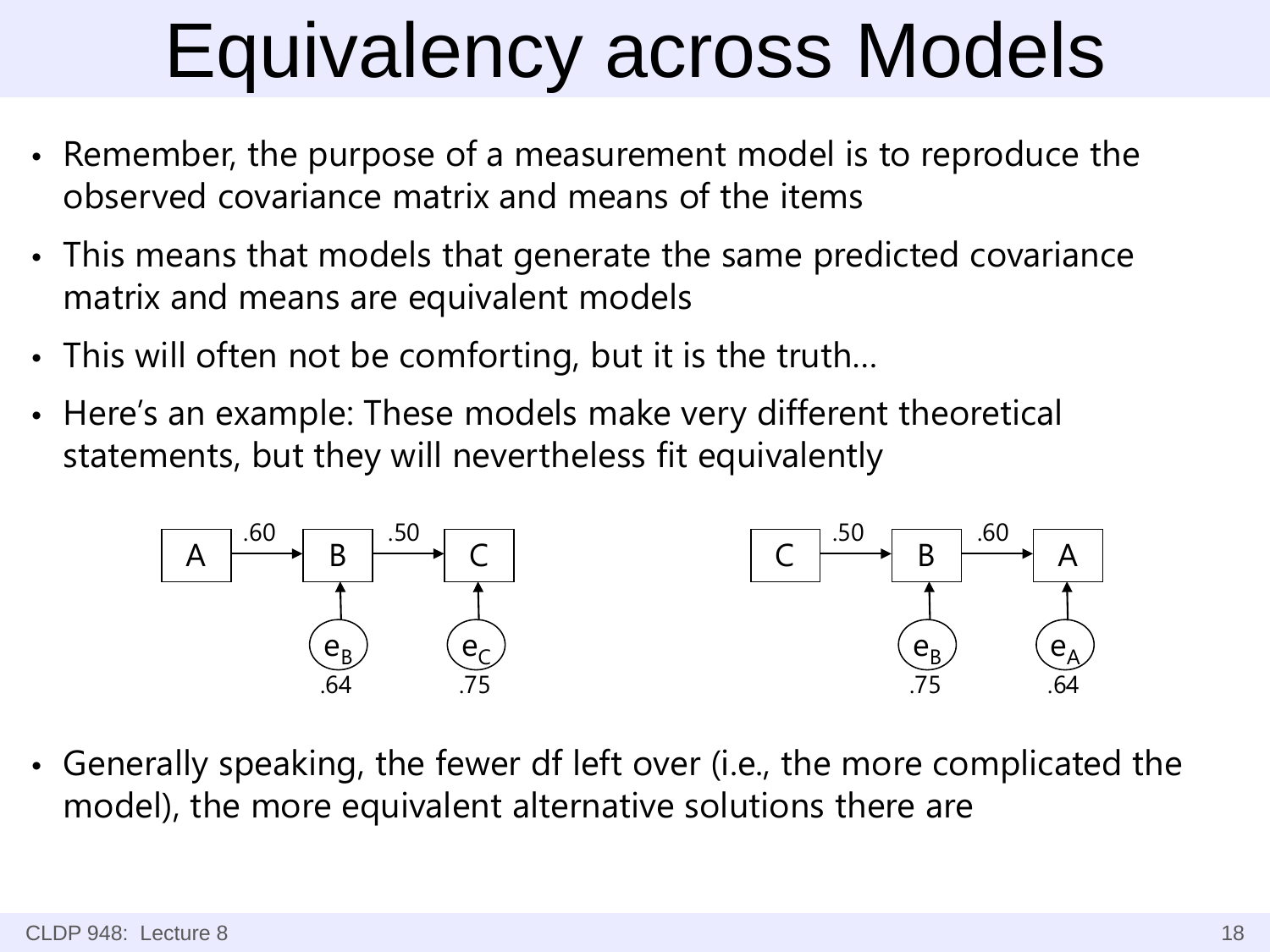#### More Equivalent Models…







Top: One can think these 4 items as "effects" (indicators) of depression…

Left: One can think of any one item as "causing" depression and the others as "effects" of depression…

**Point of the story: CFA/SEM cannot give you TRUTH**. Contrary to what it's often called, SEM is not really "causal" modeling